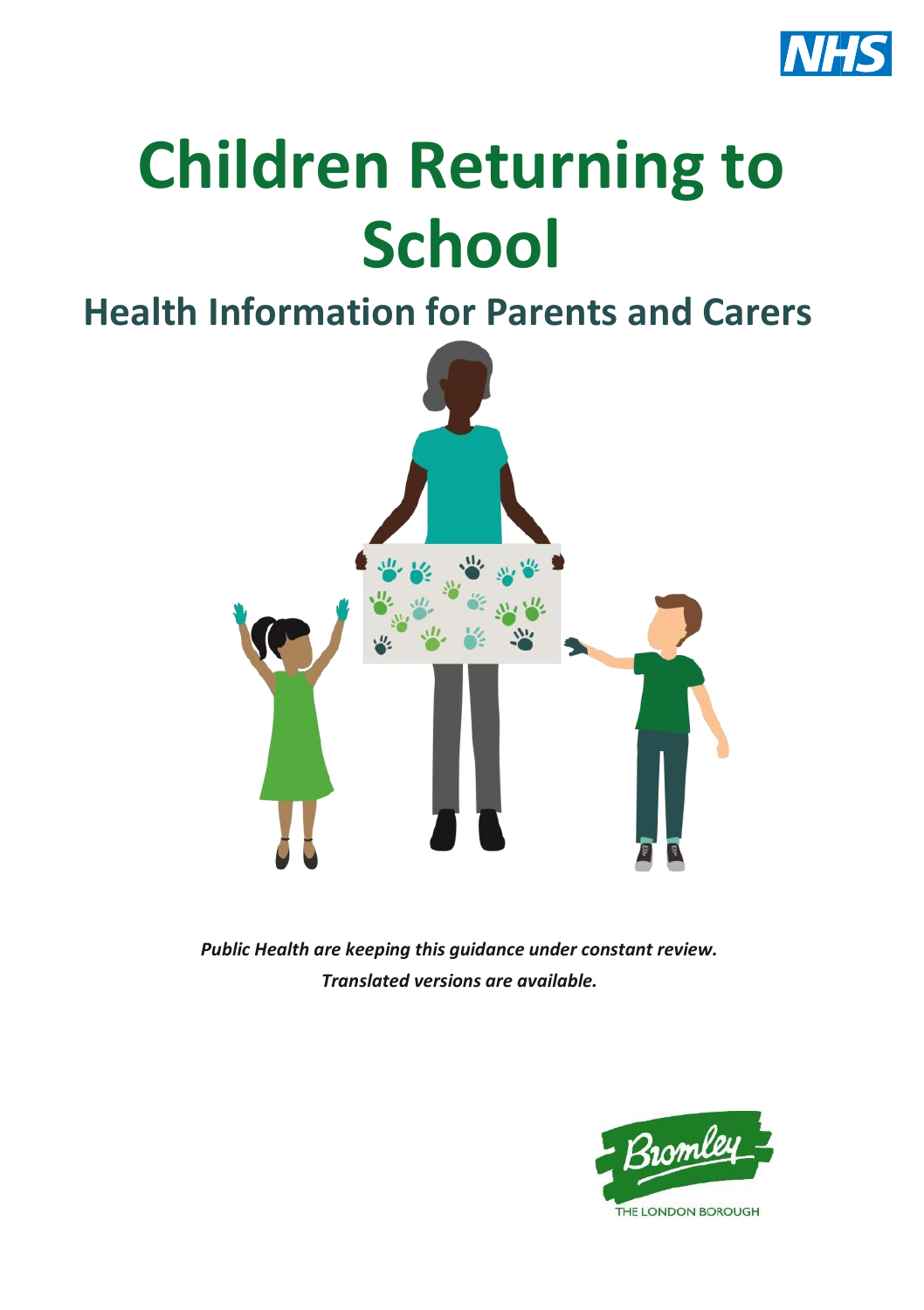### **Should I be sending my child to school?**

It is understandable that people are worried about COVID-19. It is important to remember that for most people who do catch it - and especially children - the virus will be mild.

School is important to learn and develop emotional and social skills, but the health and safety of children, teaching staff and their families is the top priority. Schools are putting in place a number of safety measures aimed at protecting children, staff and families and reducing the spread of the virus as more children return to school.

Some communities, for example Black, Asian and minority ethnic groups are thought to be at higher risk; this risk may be related not just to ethnicity, but also to the presence of additional health conditions such as diabetes and hypertension, as well as other factors. If you are concerned about the risk for anyone in your family, and whether or not your child should return to school, talk through your concerns with your GP or your school. You can also discuss these with the School Health Team[: bromh.shrd@nhs.net](mailto:bromh.shrd@nhs.net) or telephone 0300 330 5777.



**2 Children Returning to School**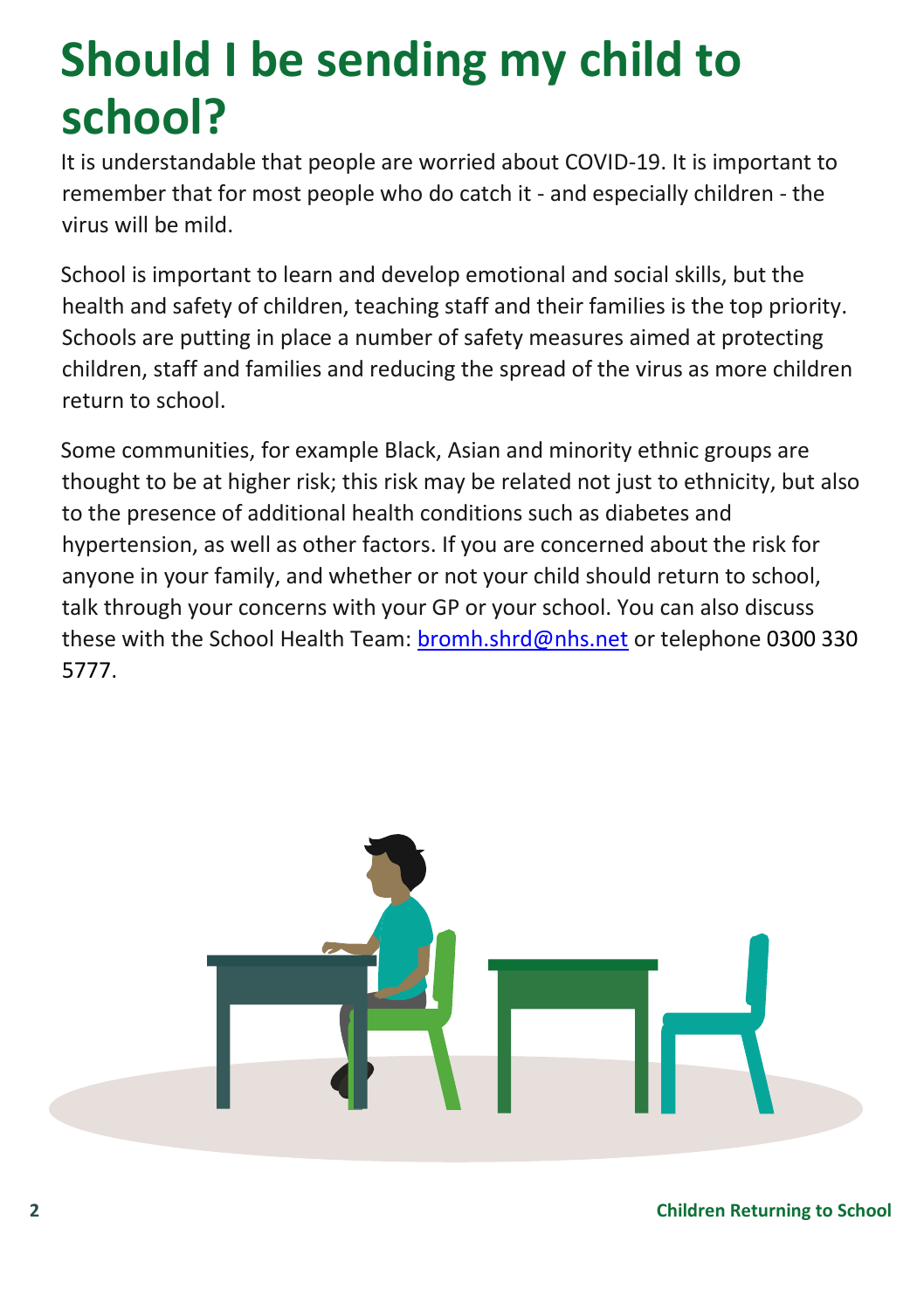### **What steps will schools take to keep children safe?**

The Council has been working closely with schools to prioritise the safety of children, school staff and families, and each school has carefully planned its reopening to all pupils.

The steps each school take may look slightly different (they will need to consider their own school environment, staff availability and the needs of pupils), but they will all include these 5 key actions for a slow phased return:

- 1. Frequent hand washing, good hygiene and regular cleaning
- 2. Ensuring pupils and staff only come to school if they are well
- 3. Clear procedures if a child or staff show symptoms at school
- 4. Protecting shielded and clinically vulnerable pupils and their families, by following medical advice on who needs to stay at home
- 5. Limiting contact by keeping to smaller groups of children and staff who learn and play together, and keep distant from other groups. Keeping children within the same group is similar to keeping within family groups. It limits the amount of social mixing to help reduce the spread of the virus.

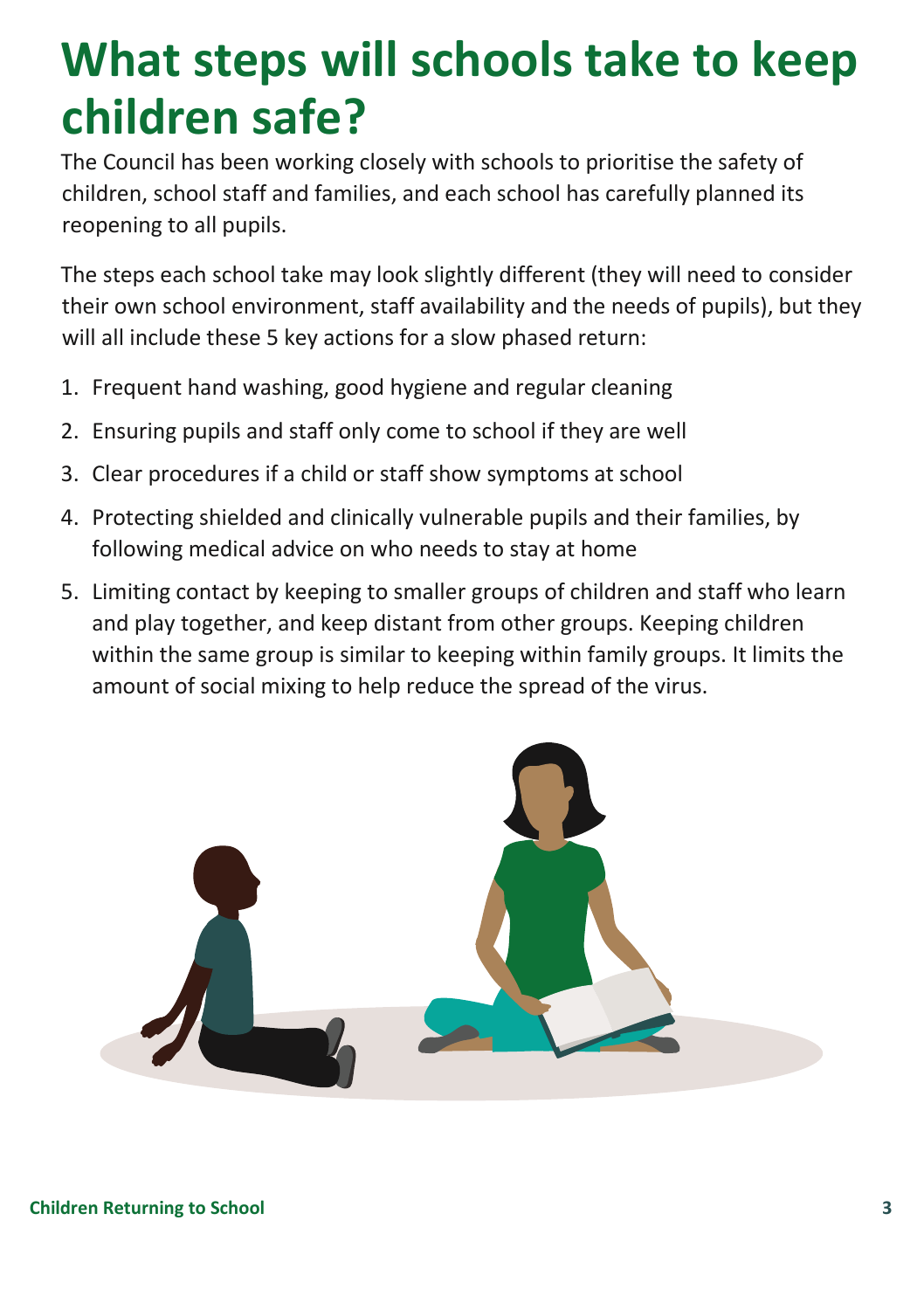## **What happens if someone has symptoms of COVID-19?**

1. If your child or anyone in your household have symptoms **(a temperature or a new, continuous cough, or loss of/change to their sense of taste or smell)** please let your school know, and keep your child and the rest of your household at home.



- 2. If a child or member of staff gets these symptoms in school, they will be sent home with advice about what to do.
- 3. Anyone with symptoms needs to self-isolate along with all of their household and get tested as soon as possible. Find out how to get a test, and how long to isolate at **[nhs.uk/coronavirus](http://nhs.uk/coronavirus)**
- 4. If the test is negative, and the person no longer has symptoms, the child and their household can leave self-isolation and return to school.
- 5. If a child or member of staff tests positive, then the rest of their small class group will be sent home to self-isolate for 14 days. The households of these other children do not need to isolate, unless their child also develops symptoms.